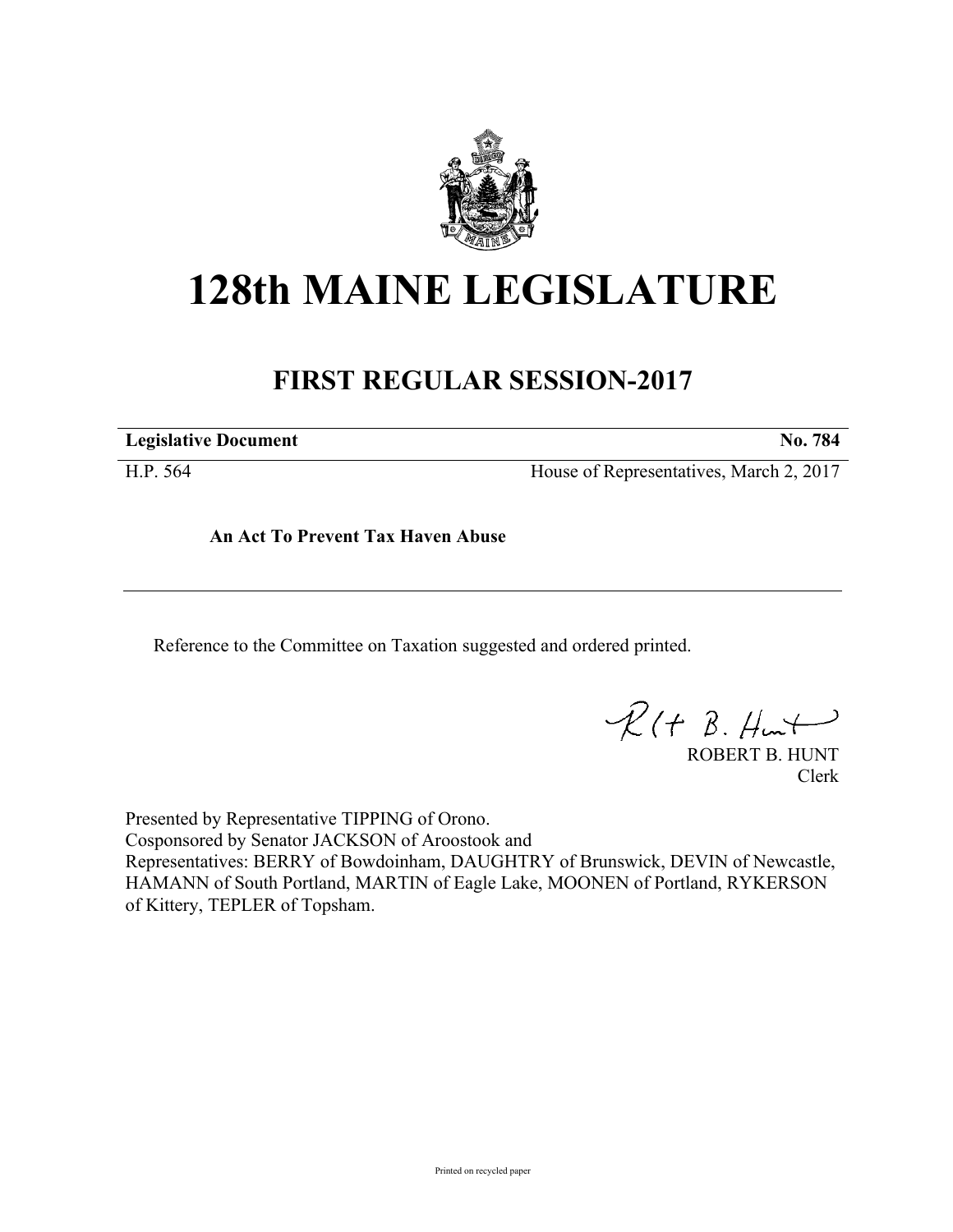- **Be it enacted by the People of the State of Maine as follows:**
- **Sec. 1. 36 MRSA §5200, sub-§5,** as enacted by PL 2005, c. 457, Pt. FFF, §1 and affected by §2, is repealed and the following enacted in its place:
- **5. Net income.** For purposes of this section, "net income" means for any taxable year the total of the following as modified by section 5200-A:
- A. The taxable income of the taxpayer for that taxable year under the laws of the United States; and
- B. The taxable income or loss of any corporation that is a member of a unitary group and that is incorporated in any of the following jurisdictions: the Principality of Andorra, Anguilla, Antigua and Barbuda, Aruba, the Commonwealth of the Bahamas, the Kingdom of Bahrain, Barbados, Belize, Bermuda, the British Virgin Islands, the Cayman Islands, the Cook Islands, the Republic of Cyprus, the Commonwealth of Dominica, Gibraltar, Grenada, the Bailiwick of Guernsey, the Isle of Man, the Bailiwick of Jersey, the Republic of Liberia, the Principality of Liechtenstein, the Grand Duchy of Luxembourg, the Republic of Malta, the Republic of the Marshall Islands, the Republic of Mauritius, the Principality of Monaco, Montserrat, the Republic of Nauru, the Caribbean Netherlands, Niue, the Independent State of Samoa, the Republic of San Marino, the Republic of Seychelles, the Federation of St. Christopher and Nevis, St. Lucia, St. Vincent and the Grenadines, the Turks and Caicos Islands, the United States Virgin Islands and the Republic of Vanuatu.
- The State Tax Assessor shall review annually the list of jurisdictions in paragraph B and report to the joint standing committee of the Legislature having jurisdiction over taxation 24 matters whether any jurisdictions should be added to or deleted from the list based on whether the iurisdiction taxes no or only nominal income, the iurisdiction lacks effective whether the jurisdiction taxes no or only nominal income, the jurisdiction lacks effective exchange of information with other taxing authorities, the jurisdiction lacks governmental transparency and the jurisdiction protects business with no substantial activity.

 **Sec. 2. Rules.** The State Tax Assessor shall adopt rules to determine the income or loss for a corporation that is a member of a unitary group that is not otherwise required to file a consolidated federal return and to prevent double taxation or double deduction of any amount included in the computation of net income under the Maine Revised Statutes, Title 36, section 5200, subsection 5. Rules adopted pursuant to this section are major substantive rules as described in Title 5, chapter 375, subchapter 2-A.

- **Sec. 3. Application.** This Act applies to tax years beginning on or after January 1, 2018.
- 

## **SUMMARY**

 This bill requires corporations that file unitary income tax returns in Maine to include income from certain jurisdictions outside the United States in net income when apportioning income among tax jurisdictions. The State Tax Assessor is required to adopt major substantive rules to determine the income or loss attributable to such